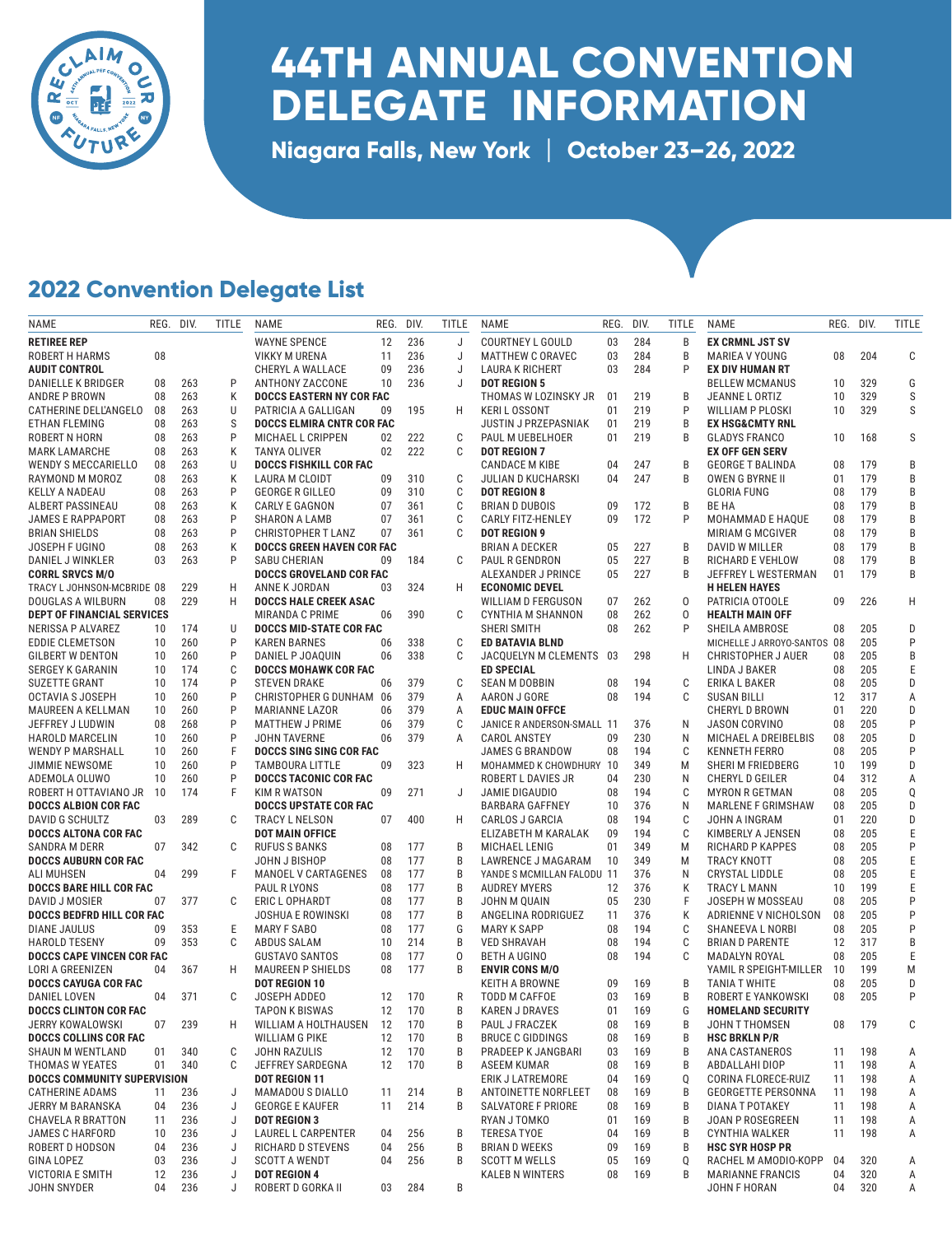## **2022 Convention Delegate List**

| NAME                        | REG. | DIV. | TITLE | NAME                                   | REG. | DIV. | TITLE  | NAME                                 | REG.     | DIV.       | TITLE  | NAME                                  | REG. | DIV. | TITLE |
|-----------------------------|------|------|-------|----------------------------------------|------|------|--------|--------------------------------------|----------|------------|--------|---------------------------------------|------|------|-------|
| ANITA B MCCONNELL           | 04   | 320  | Α     | CINDY A GUADAGNO                       | 11   | 252  | N      | <b>JENNY E CUASAPAZ</b>              | 10       | 192        | M      | OPWDD INS RES DEV DIS                 |      |      |       |
| <b>TERESA A MOORE</b>       | 04   | 320  | Α     | BERNADETTE OCONNOR                     | 11   | 252  | H      | LISA R DEJESUS                       | 08       | 234        | C      | CAROLYN SALAFIA                       | 11   | 345  | D     |
| <b>BRENDA L ONDERKO</b>     | 04   | 320  | Α     | <b>MH MAIN OFFICE</b>                  |      |      |        | SHARON V DESILVA                     | 08       | 234        | G      | <b>OPWDD MAIN OFF</b>                 |      |      |       |
| <b>DARRICK E WESTERVELT</b> | 04   | 320  | Α     | RUDY A ARIAS                           | 08   | 392  | D      | ROBERT F DICKERSON                   | 10       | 192        | D      | DOROTA A KEARNEY                      | 08   | 257  | S     |
| MATTHEW J WISNOWSKI         | 04   | 320  | Α     | <b>JOSHUA BAKER</b>                    | 08   | 392  | P      | RICHARD A FLETCHER                   | 05       | 399        | M      | MILLAH N MUSUNGU                      | 08   | 257  | S     |
| <b>HUTCHS CHILD SV</b>      |      |      |       | <b>CARMELA M TRIOLO</b>                | 08   | 392  | P      | ELLEN J FULLER                       | 05       | 399        | M      | STACEY A TRAPANI-BARBERV 08           |      | 257  | D     |
| GINA M CORONA               | 04   | 301  | Ε     | <b>MH MANHATN P CT</b>                 |      |      |        | <b>GERMAINE GRECO</b>                | 10       | 192        | M      | OPWDD SUNMOUNT DDSO                   |      |      |       |
| <b>MARTHA B MACHIN</b>      | 04   | 301  | C     | <b>HAROLD E BREWSTER</b>               | 10   | 267  | D      | DIANE M HERRMANN                     | 08       | 234        | G      | <b>JOEL W BARTLETT</b>                | 07   | 242  | N     |
| DAURYNE M METZ              | 04   | 301  | C     | <b>MH MHWK VAL P C</b>                 |      |      |        | ASHLEY HILL                          | 08       | 409        | M      | STEPHANIE M CHAMPAGNE 07              |      | 242  | Ε     |
| <b>JUSTICE CENTER</b>       |      |      |       | <b>MARY M KRUKONIS</b>                 | 06   | 183  | A      | SORAYA T INMAN                       | 08       | 234        | N      | <b>BRANDEN M FOOTE</b>                | 07   | 242  | С     |
| KATHERINE RICHARDSON        | 08   | 232  | P     | <b>MH NAT KLN INST</b>                 |      |      |        | JENNIFER R MAY                       | 01       | 369        | D      | <b>KAREN HOCKEY</b>                   | 07   | 242  | Α     |
| LABOR                       |      |      |       | RAJANKUMAR B PATEL                     | 09   | 235  | Q      | <b>MATTHEW L NIRELLI</b>             | 01       | 369        | M      | ERICA M LAFLAIR                       | 07   | 242  | D     |
| <b>SCARLETT AHMED</b>       | 11   | 245  | 0     | <b>BINDU R PATEL</b>                   | 09   | 235  | Q      | MARTIN J ROBINSON                    | 08       | 234        | Ε      | <b>BARBARA E STRANSKY</b>             | 07   | 242  | С     |
| MOKARRAM AHMED              | 10   | 245  | M     | <b>MH PILGRIM P CT</b>                 |      |      |        | MADDIE SHANNON-ROBERTS 08            |          | 409        | M      | <b>OPWDD TACONIC DDSO</b>             |      |      |       |
|                             |      |      |       |                                        |      | 233  |        | <b>SCOTT STAUB</b>                   | 05       | 399        | M      |                                       |      |      |       |
| <b>TRACIE E BASKETT</b>     | 05   | 281  | 0     | <b>JOSE L RODRIGUEZ</b>                | 12   |      | Α      | LISA A WINSLOW                       | 08       | 234        | G      | <b>JANETTE L CLARK</b>                | 09   | 248  | Ε     |
| <b>DEBRA BESSON</b>         | 08   | 202  | 0     | <b>MH RCK PC C YTH</b>                 | 09   | 235  |        | OFC MDICAID INSP GEN                 |          |            |        | <b>SAMARA S WHEELER</b>               | 09   | 248  | C     |
| WILLIAM H CLINGERSMITH 03   |      | 278  | S     | ZELMA M DENNIS<br>MARIE L ROMAIN-HENRY | 09   | 235  | Α<br>D | <b>CANTAVE PAUL</b>                  | 09       | 191        | P      | <b>DENISE WILLIAMS</b>                | 09   | 248  | D     |
| MOISES DONATO               | 05   | 281  | 0     | <b>MH ROCH PSY CTR</b>                 |      |      |        | OFF OF INFO TECH SRVCS               |          |            |        | <b>OPWDD WESTERN NY DDSO</b>          |      |      |       |
| CARYN F FELDMAN             | 12   | 200  | 0     |                                        | 03   | 283  | D      | DAWN BELLAMY                         | 08       | 357        | К      | THOMAS R CIEZKI                       | 01   | 167  | C     |
| BRYAN B GARDNER             | 08   | 202  | M     | LISA L DURKIN                          |      |      |        | <b>HEATHER L CRAVEN</b>              | 08       | 357        | К      | <b>SCOTT R DOBE</b>                   | 01   | 167  | H     |
| <b>SUSAN M GARDNER</b>      | 08   | 202  | M     | JOSHUA REDMAN                          | 03   | 283  | Α      | JAMES F DESSO                        | 08       | 357        | К      | MALACHY L GATELY                      | 01   | 243  | C     |
| <b>SCOTT K HEKTOR</b>       | 05   | 281  | 0     | MOBEEN SHIRAZI                         | 03   | 283  | Α      | HIMANSHU R DHAMDHERE                 | 08       | 357        | К      | DONNA S KARCZ                         | 01   | 243  | C     |
| MARIA D HERNANDEZ           | 08   | 202  | S     | NICOLE C TARSON                        | 03   | 283  | N      | <b>CHRISTOPHER J FORD</b>            | 08       | 357        | К      | <b>GRANT W QUALE</b>                  | 01   | 167  | C     |
| MONICA L JENKINS            | 05   | 281  | 0     | <b>MH ROCKLAND P C</b>                 |      |      |        | <b>BRANDON L HILL</b>                | 08       | 357        | К      | <b>HOLLY S RESLINK</b>                | 01   | 243  | Н     |
| <b>KEVIN E JONES</b>        | 08   | 202  | G     | <b>CARL ANKRAH</b>                     | 09   | 235  | Α      | <b>GEORGE H HOWARD</b>               | 11       | 357        | К      | SHOSHANA J WILLIAMS                   | 01   | 167  | C     |
| ERIN L KELLY                | 04   | 278  | 0     | VIJU T CHACKO                          | 09   | 235  | Α      | RICHARD JONES                        | 08       | 357        | К      | <b>OPWDD METRO NY DDSO</b>            |      |      |       |
| <b>MICHELE E LASSI</b>      | 11   | 245  | U     | <b>CHRISTINA HAGGARTY</b>              | 09   | 235  | Α      | ADRIENNE KIRKLAND                    | 10       | 357        | К      | <b>JOSE ABRAHAM</b>                   | 10   | 292  | D     |
| DEBRA P LINDSTADT           | 12   | 200  | 0     | CARMELINE J TORCHON                    | 09   | 235  | Α      | MITHILESH KUMAR                      | 08       | 357        | U      | MURIEL T HARDY                        | 10   | 407  | Ε     |
| MICHELLE MALDONADO          | 11   | 245  | G     | <b>MH S BEACH CNTR</b>                 |      |      |        | PRAKASH LAL                          | 08       | 357        | К      | <b>CLARA R HENRY</b>                  | 10   | 292  | Ε     |
| MICHAEL A MARQUEZ           | 10   | 245  | M     | <b>KENNETH DISCHEL</b>                 | 11   | 253  | D      | <b>HENRY K MATALA</b>                | 08       | 357        | Κ      | MARK HENRY                            | 10   | 407  | Ε     |
| <b>CYNTHIA L MCAULIFFE</b>  | 08   | 202  | 0     | <b>MARTIE FINKELSTEIN</b>              | 11   | 253  | N      | REGINA D MCDONALD                    | 11       | 357        | К      | <b>CRYSTAL MAMBY</b>                  | 10   | 407  | С     |
| TANYA M NELSON              | 11   | 245  | 0     | THOMAS J MACEDON JR                    | 11   | 253  | Α      | ANDREW J MICHELA                     | 08       | 357        | K      | NOEMI SEABROOK                        | 10   | 292  | С     |
| MARY C OKENICA              | 05   | 281  | 0     | <b>MICHAEL PREMUS</b>                  | 11   | 253  | D      | MATTHEW J MOTYKA                     | 06       | 357        | К      | <b>PK&amp;REC MAIN OFF</b>            |      |      |       |
| ANNMARIE C PFOHL            | 01   | 221  | R     | JOSEPH RUSSO                           | 11   | 253  | Α      | RONALD F OBRYAN                      | 08       | 357        | К      | DENISE E MARTIN                       | 08   | 305  | В     |
| MICHAEL R SINGLETON         | 02   | 359  | 0     | <b>MH ST LAW PSY C</b>                 |      |      |        | <b>EARL RICKETTS</b>                 | 08       | 357        | Κ      | <b>PUBLIC SERVICE</b>                 |      |      |       |
| JESSICA E VERHOFF           | 08   | 202  | 0     | JENNIFER A SHAVER                      | 07   | 249  | A      | <b>ENGELS ROJAS</b>                  | 08       | 357        | Κ      | QIN F SHI                             | 12   | 321  | B     |
| JACOB H WEINTRAUB           | 11   | 245  | G     | <b>MH WASH HTS UN</b>                  |      |      |        | DAVID STERN                          | 08       | 357        | K      | <b>ROSWELL PARK</b>                   |      |      |       |
| <b>CHRISTINE WERNS</b>      | 08   | 202  | 0     | DARLENE WILLIAMS                       | 10   | 254  | H.     | LOVARD TOWNES                        | 10       | 357        | К      | GIRMA AGONAFER                        | 01   | 196  | D     |
| LAW                         |      |      |       | <b>MHK VLY C YTH</b>                   |      |      |        | <b>DEBRA A VERCRUYSSE</b>            | 08       | 357        | К      | JORDAN M BLATZ                        | 01   | 196  | Α     |
| <b>EDWIN E FEBUS</b>        | 08   | 187  | K     | SHEVAUN E ABBOTT                       | 06   | 183  | H.     | <b>SAM S WIN</b>                     | 08       | 357        | К      | THERESA A BURKE                       | 01   | 196  | Α     |
| TAMARA C MARTIN             | 10   | 351  | G     | <b>MOTOR VEHICLES</b>                  |      |      |        | <b>OFFICE OF CANNABIS MANAGEMENT</b> |          |            |        | <b>CHARLES DIMAGGIO</b>               | 01   | 196  | D     |
| JOHN NICOTINA               | 08   | 187  | К     | MEGAN S HILL                           | 08   | 211  | F      | NEVILLENE R WHITE                    | 08       | 205        | D      | YATRAM B JAGROOP                      | 01   | 196  | B     |
| SHALENDRA RAMADHIN          | 10   | 351  | P     | LINDA JOHNSON                          | 09   | 255  | R      | <b>OPWDD BERN FINE DDSO</b>          |          |            |        | ALETHA B O'STEEN-WOODS 01             |      | 196  | Ε     |
| RALPH REALE                 | 08   | 187  | K     | MAUREEN A KOZAKIEWICZ 08               |      | 211  | В      | <b>GWENDOLYN J CULPEPPER</b>         | -11      | 207        | H.     | MICHELE L SILSBY                      | 01   | 196  | D     |
| <b>MH BING PSY CTR</b>      |      |      |       | <b>NYC CHILDRENS CENTER</b>            |      |      |        | <b>OPWDD BROOKLYN DDSO</b>           |          |            |        | <b>SEC TREATMENT AND REHAB CENTER</b> |      |      |       |
| ANGELA M REH                | 05   | 208  | Ν     | DANIELA SCAGLUISO                      | 11   | 252  | A      | <b>CLAUDETTE M NORMAN</b>            | 11       | 244        | H.     | <b>SUSAN M PIRIE</b>                  | 07   | 249  | Α     |
| AMANDA M RULAND             | 05   | 208  | Н     | <b>NYS GAMING COMMISSION</b>           |      |      |        | <b>CARRIE L SAUNDERS</b>             | 11       | 244        | H      | <b>AUDREY SYKES</b>                   | 06   | 344  | Α     |
| LYDIA VELEZ                 | 05   | 208  | Н     | <b>JOSEPH M MCCANN</b>                 | 01   | 332  | P      | <b>OPWDD BROOME DDSO</b>             |          |            |        | <b>ST LAW CHILD SV</b>                |      |      |       |
| <b>MH BRONX PSY CT</b>      |      |      |       | <b>JOSEPH ZICCARDI</b>                 | 01   | 332  | P      | <b>DENISE BAILEY</b>                 | 05       | 197        | H      | JAMIE A FRIOT                         | 07   | 249  | C     |
| JOHN F BROWN                | 10   | 213  | D     | <b>OASAS MAIN OFF</b>                  |      |      |        | CAROLYN M COLE                       | 05       | 197        | Α      | <b>KAREN MARTIN</b>                   | 07   | 249  | Ε     |
| EMMELINE S GORGONE          | 10   | 213  | D     | ANNA E BRAVOCRUZ                       | 10   | 314  | J      | SHERRY L HANSON                      | 05       | 197        | A      | <b>STATE</b>                          |      |      |       |
|                             |      | 213  |       | <b>WILLIAM CRUZ</b>                    | 10   | 314  | J      | HEATHER M LATHAM                     | 05       | 197        | Ε      |                                       | 08   |      |       |
| VENICIO MOJICA JR           | 10   |      | Α     | BARBARA J FAHEY                        | 08   | 265  | J      | <b>MATTHEW S ROLLEY</b>              | 05       | 403        | N      | <b>JAMES A REPPERT</b>                |      | 295  | В     |
| LETICIA RIVERA              | 10   | 213  | D     | <b>OASAS TRMT CTRS</b>                 |      |      |        |                                      |          |            |        | <b>STATE INS FUND</b>                 |      |      |       |
| <b>CHRISTINE A SMITH</b>    | 10   | 213  | D     | AMY BONNER                             | 03   | 411  | H      | OPWDD CAP DIST DDSO                  |          |            |        | <b>CHARLES L BROWNING</b>             | 05   | 240  | G     |
| <b>MH BUFLO PSY CT</b>      |      |      |       | WILLIAM M BROWN                        | 06   | 183  | J      | ANNETTE M ABARE<br>CHELSEA M HUDSON  | 08<br>08 | 251<br>251 | C<br>С | ROBERT S BUREY                        | 01   | 240  | P     |
| ELIZABETH J ANTON           | 01   | 180  | Ν     | <b>CHRISTINA CERNOS</b>                | 09   | 279  | J      |                                      | 08       | 251        |        | CHERMAYNE B CAMPBELL 10               |      | 240  | M     |
| <b>SCOTT A BALSANO</b>      | 01   | 180  | Н     | OF CHILD FAM SV                        |      |      |        | STACY M MOREY                        |          |            | D      | ARTHUR DANTONIO                       | 12   | 240  | M     |
| VINCENT A CICATELLO         | 01   | 180  | Α     | ROSS M DORSEY                          | 05   | 391  | N      | <b>OPWDD CENTRAL NY DDSO</b>         |          |            |        | DAVID M DUBOFSKY                      | 05   | 240  | M     |
| ALEXANDRE Z DONASCIMENTO 01 |      | 180  | Н     | SANDRA M GREENE                        | 08   | 234  | Е      | HAGGAI I ALI                         | 04       | 304        | C      | <b>MARY R FALTESS</b>                 | 10   | 240  | P     |
| MICHAEL K GALLIVAN          | 01   | 180  | Н     | BARBARA G GREGOREK                     | 08   | 234  | P      | JACKLYN HOPKINS                      | 06       | 189        | С      | KIM L HOLSTON                         | 10   | 240  | M     |
| MH CAP DST P CT             |      |      |       | LISE K MALONEY                         | 08   | 234  | Е      | <b>BRENDA J JACKSON</b>              | 06       | 189        | Α      | JEFFREY P HUTCHINSON                  | 08   | 240  | P     |
| <b>FREDERICK R BULMER</b>   | 08   | 231  | Ε     | <b>ROBIN M MATTHEWS</b>                | 10   | 191  | Е      | MONICA G MOORE                       | 04       | 304        | Е      | KENNETH J JOHNSON                     | 10   | 240  | M     |
| <b>MH CNTRL NY P C</b>      |      |      |       | THOMAS MITCHELL                        | 04   | 401  | Ε      | <b>MEGAN ROTIS</b>                   | 06       | 189        | н      | <b>CLIFVON D JONES</b>                | 10   | 240  | P     |
| <b>WANDA L BATES</b>        | 09   | 353  | D     | ROBERT M NICHOLAS                      | 05   | 391  | N      | KEVIN A ROBENOLT                     | 04       | 304        | C      | DIANN JONES                           | 03   | 240  | Κ     |
| EDWARD G DUEGAW             | 06   | 344  | Α     | RONALD L SIMMONS                       | 08   | 234  | Е      | SAMETTA L SHAW-LIPIEC                | 06       | 189        | н      | MELISSA A KING                        | 10   | 240  | P     |
| CHRISTA LLOYD               | 09   | 184  | Ε     | ALTHEA A SOLOMON                       | 11   | 352  | P      | <b>OPWDD FINGER LAK DDSO</b>         |          |            |        | LILY MARTIN                           | 10   | 240  | P     |
| <b>SALOMY NTAMBI</b>        | 09   | 184  | Α     | STEVEN A ST CLAIR JR                   | 04   | 401  | Е      | LEISA ABRAHAM                        | 03       | 246        | D      | PATRICIA A MASON                      | 08   | 240  | Α     |
| JOSEPHINE A SLIFKA          | 06   | 344  | Α     | ROSELINE A TAKOR                       | 08   | 234  | Е      | JENNIFER BRADT                       | 02       | 201        | Α      | <b>TERESA R MCLEOD</b>                | 10   | 240  | M     |
| <b>MH CREEDMR P CT</b>      |      |      |       | DAVID TAKOR                            | 08   | 234  | Ε      | RANDI L DIANTONIO                    | 03       | 259        | E.     | RADHAKRISHNA MOHAN                    | 10   | 240  | Κ     |
| ALBERT FAMULARO             | 11   | 241  | Ε     | JENNIFER R VOELKER                     | 01   | 337  | Ν      | MEAGHAN D DWYER                      | 03       | 259        | C      | CHRISTOPHER J RAMPE                   | 12   | 240  | P     |
| MICHELE ROSELLO             | 11   | 241  | Ε     | VERONICA V WARREN                      | 08   | 234  | Е      | KRISTINA J LABARBERA                 | 03       | 246        | D      | EILEEN M RICHARDSON                   | 04   | 240  | Α     |
| ELSA TARTT                  | 11   | 241  | D     | CHRISTINE M WILLIAMS                   | 01   | 337  | Е      | DERMISE V MADDIE                     | 03       | 259        | C      | DIANA S ROBERTS                       | 12   | 240  | M     |
| <b>MH ELMIRA PSY C</b>      |      |      |       | OF TEMP DI ASSI                        |      |      |        | ELIZABETH H MURRAY                   | 02       | 201        | Α      | PRASHANT M SINGAPURA 12               |      | 240  | Κ     |
| SARAH-JEAN S LEIGH          | 02   | 223  | Α     | CHUKWUDUZIE AJOKU                      | 10   | 191  | S      | <b>GREGORY SALAMIDA</b>              | 03       | 246        | D      | <b>HEATHER V SPENCER</b>              | 10   | 240  | P     |
| DARREN J MACDOUGALL         | 02   | 223  | F     | CARL E ANDERSON                        | 10   | 192  | D      | SHELBY A WISNESKI                    | 02       | 201        | Ε      | <b>CHARLES W TERMINI</b>              | 09   | 240  | M     |
| <b>HUTCHINGS PC</b>         |      |      |       | PAMELA G AUGUST                        | 08   | 234  | Ε      | OPWDD HDSN VAL DDSO                  |          |            |        | AARON D UCHYTIL                       | 08   | 240  | Κ     |
| JESSICA L ANDRIANOS         | 04   | 301  | Н     | SARAH I BETANCOHURT                    | 08   | 234  | G      | MICHELE S CARAWAY                    | 09       | 276        | C      | DANIEL WARREN                         | 01   | 240  | Κ     |
| MARGARET A DOBBINS          | 04   | 301  | А     | KATHERINE L BLAKE                      | 08   | 234  | Ε      | MARISA J MC CLINTON                  | 09       | 276        | С      | LISA M WELLS                          | 04   | 240  | M     |
| <b>JEANETTE C TYLER</b>     | 04   | 301  | Н     | <b>MARK CENSOR</b>                     | 10   | 192  | М      | AMA SAKYI                            | 09       | 276        | A      | <b>STATEWIDE FINANCIAL SYSTEM</b>     |      |      |       |
| MH KNGBR PY CT              |      |      |       | NIA I CHANEY                           | 10   | 192  | M      | LUISA A SCOTTCOOPER                  | 09       | 276        | D      | CHRISTOPHER J SOLOMON 08              |      | 408  | Κ     |
|                             |      | 252  | н     | SEAN M CRONIN                          | 05   | 399  | М      | JOVAN STAPLETON                      | 09       | 276        | C      |                                       |      |      |       |
| <b>COLLEEN GALY</b>         | 11   |      |       |                                        |      |      |        |                                      |          |            |        |                                       |      |      |       |